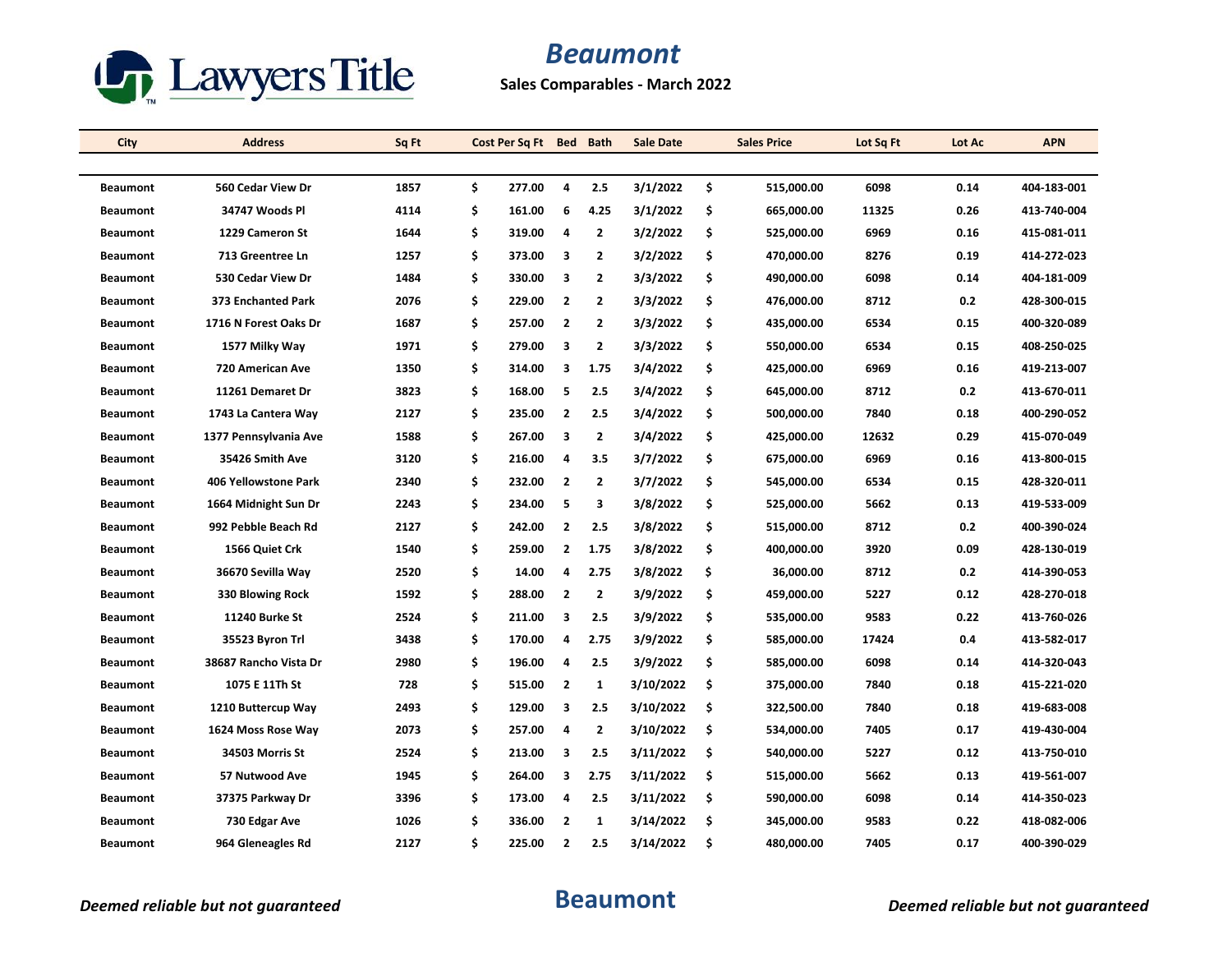

**Sales Comparables - March 2022**

| City            | <b>Address</b>          | Sq Ft | Cost Per Sq Ft Bed Bath |                |                         | <b>Sale Date</b> |     | <b>Sales Price</b> | Lot Sq Ft | Lot Ac | <b>APN</b>  |
|-----------------|-------------------------|-------|-------------------------|----------------|-------------------------|------------------|-----|--------------------|-----------|--------|-------------|
|                 |                         |       |                         |                |                         |                  |     |                    |           |        |             |
| <b>Beaumont</b> | 611 Pennsylvania Ave    | 1133  | \$<br>441.00            | 3              | $\overline{2}$          | 3/14/2022        | \$  | 500,000.00         | 10454     | 0.24   | 418-032-017 |
| <b>Beaumont</b> | 1396 Galaxy Dr          | 1971  | \$<br>258.00            | 3              | $\overline{2}$          | 3/15/2022        | \$  | 510,000.00         | 5662      | 0.13   | 408-260-007 |
| <b>Beaumont</b> | 325 Valley View Dr      | 1480  | \$<br>277.00            | 3              | 1.75                    | 3/15/2022        | \$  | 410,000.00         | 8712      | 0.2    | 414-042-012 |
| <b>Beaumont</b> | 1326 Big Dipper Dr      | 1662  | \$<br>306.00            | 3              | 2.5                     | 3/16/2022        | \$  | 510,000.00         | 8276      | 0.19   | 408-252-014 |
| <b>Beaumont</b> | 35443 Byron Trl         | 3803  | \$<br>169.00            | 5              | 2.75                    | 3/16/2022        | \$  | 645,000.00         | 10454     | 0.24   | 413-572-010 |
| <b>Beaumont</b> | 1760 Sarazen St         | 1392  | \$<br>276.00            | $\overline{2}$ | $\overline{2}$          | 3/16/2022        | \$. | 385,000.00         | 5662      | 0.13   | 400-260-011 |
| <b>Beaumont</b> | 1598 Shadow Hill Trl    | 2192  | \$<br>240.00            | 4              | 3                       | 3/16/2022        | \$  | 527,000.00         | 6534      | 0.15   | 404-160-012 |
| <b>Beaumont</b> | 1281 Wellwood Ave       | 1162  | \$<br>352.00            | $\overline{2}$ | 1.5                     | 3/16/2022        | \$  | 410,000.00         | 9583      | 0.22   | 414-034-003 |
| <b>Beaumont</b> | 1187 Woodburn Cir       | 2570  | \$<br>208.00            | 5              | 2.5                     | 3/16/2022        | \$  | 535,000.00         | 8276      | 0.19   | 414-241-060 |
| <b>Beaumont</b> | 1761 S Forest Oaks Dr   | 1687  | \$<br>262.00            | $\overline{2}$ | $\overline{2}$          | 3/17/2022        | \$  | 442,000.00         | 6098      | 0.14   | 400-300-049 |
| <b>Beaumont</b> | 1514 Overpark Ln        | 2176  | \$<br>317.00            | 2              | 2.25                    | 3/17/2022        | \$  | 690,000.00         | 6054      | 0.14   | 408-390-006 |
| <b>Beaumont</b> | 252 Finley Ave          | 1558  | \$<br>347.00            | 4              | $\overline{\mathbf{2}}$ | 3/18/2022        | \$  | 541,500.00         | 7840      | 0.18   | 428-100-016 |
| <b>Beaumont</b> | 35478 Smith Ave         | 2888  | \$<br>238.00            | 3              | 2.5                     | 3/18/2022        | \$. | 690,000.00         | 6534      | 0.15   | 413-800-012 |
| <b>Beaumont</b> | <b>11207 Burke St</b>   | 2524  | \$<br>211.00            | 3              | 2.5                     | 3/21/2022        | \$  | 535,000.00         | 6534      | 0.15   | 413 761 010 |
| <b>Beaumont</b> | 832 N California Ave    | 544   | \$<br>551.00            | 1              | 1                       | 3/21/2022        | \$  | 300,000.00         | 3049      | 0.07   | 415-331-007 |
| <b>Beaumont</b> | 11052 Picard Pl         | 2436  | \$<br>217.00            | 4              | 2.5                     | 3/21/2022        | \$  | 530,000.00         | 5662      | 0.13   | 413-520-050 |
| <b>Beaumont</b> | 166 Salt Crk            | 2229  | \$<br>228.00            | $\overline{2}$ | $\overline{2}$          | 3/21/2022        | \$  | 510,000.00         | 6534      | 0.15   | 428-150-004 |
| <b>Beaumont</b> | 1553 E Shooting Star Dr | 2073  | \$<br>265.00            | 4              | $\overline{2}$          | 3/21/2022        | \$  | 550,000.00         | 7840      | 0.18   | 419-494-011 |
| <b>Beaumont</b> | 1242 Euclid Ave         | 1484  | \$<br>323.00            | 3              | 1.75                    | 3/22/2022        | \$  | 480,000.00         | 12196     | 0.28   | 415-141-021 |
| <b>Beaumont</b> | 1505 Hunter Moon Way    | 2426  | \$<br>224.00            | 4              | $\overline{2}$          | 3/22/2022        | \$. | 545,000.00         | 7840      | 0.18   | 419 472 008 |
| <b>Beaumont</b> | 1004 Maple Ave          | 1786  | \$<br>291.00            | 4              | $\overline{2}$          | 3/22/2022        | \$  | 521,000.00         | 8712      | 0.2    | 415-231-021 |
| <b>Beaumont</b> | 1503 Meadow Crest Rd    | 2143  | \$<br>247.00            | з              | 3                       | 3/22/2022        | \$  | 530,000.00         | 6098      | 0.14   | 404-220-018 |
| <b>Beaumont</b> | 1453 New Dawn Ln        | 3079  | \$<br>206.00            | 4              | 2.75                    | 3/22/2022        | \$  | 635,000.00         | 6098      | 0.14   | 419-522-001 |
| <b>Beaumont</b> | 437 Lana Way            | 1846  | \$<br>281.00            | 3              | $\overline{2}$          | 3/23/2022        | \$  | 520,000.00         | 8276      | 0.19   | 414-231-038 |
| <b>Beaumont</b> | 1657 Larkspur Ln        | 1959  | \$<br>275.00            | 4              | 2.75                    | 3/23/2022        | \$  | 540,000.00         | 7405      | 0.17   | 419-441-001 |
| <b>Beaumont</b> | 34820 Miller Pl         | 3830  | \$<br>169.00            | 5              | 3.75                    | 3/23/2022        | \$  | 650,000.00         | 13503     | 0.31   | 413-651-024 |
| <b>Beaumont</b> | 1275 Silver Torch Dr    | 2296  | \$<br>234.00            | 4              | 3                       | 3/23/2022        | \$  | 537,500.00         | 6969      | 0.16   | 419-482-005 |
| <b>Beaumont</b> | 1645 Spring Run Ln      | 1662  | \$<br>231.00            | $\mathbf{2}$   | 1.75                    | 3/23/2022        | \$  | 384,500.00         | 4687      | 0.11   | 408-430-047 |
| <b>Beaumont</b> | 11454 Lyle Ln           | 2888  | \$<br>222.00            | 3              | 2.5                     | 3/24/2022        | \$  | 644,000.00         | 9583      | 0.22   | 413-832-014 |
| <b>Beaumont</b> | 1633 Spring Run Ln      | 1662  | \$<br>266.00            | $\overline{2}$ | 1.75                    | 3/24/2022        | Ś   | 442,500.00         | 4708      | 0.11   | 408-430-049 |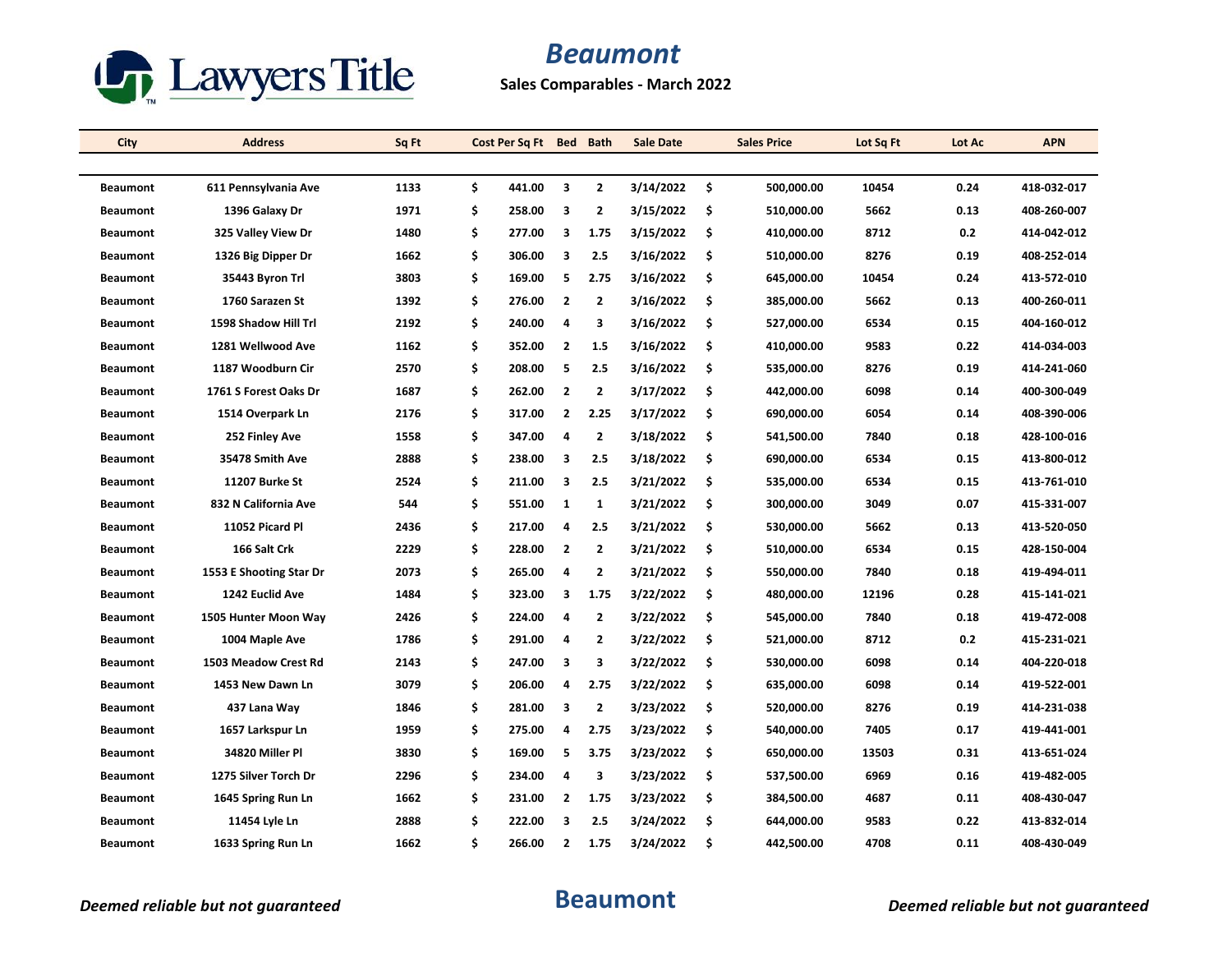

**Sales Comparables - March 2022**

| City            | <b>Address</b>       | Sq Ft | Cost Per Sq Ft Bed Bath |                         |                | <b>Sale Date</b> | <b>Sales Price</b> | Lot Sq Ft | Lot Ac | <b>APN</b>  |
|-----------------|----------------------|-------|-------------------------|-------------------------|----------------|------------------|--------------------|-----------|--------|-------------|
|                 |                      |       |                         |                         |                |                  |                    |           |        |             |
| <b>Beaumont</b> | 1529 Winding Sun Dr  | 2176  | \$<br>211.00            | $\overline{2}$          | 2.25           | 3/24/2022        | \$<br>461,000.00   | 5279      | 0.12   | 408-390-025 |
| <b>Beaumont</b> | 1653 Woodlands Rd    | 2127  | \$<br>235.00            | $\overline{2}$          | 2.5            | 3/24/2022        | \$<br>500,000.00   | 7840      | 0.18   | 400-330-078 |
| <b>Beaumont</b> | 1652 Apollo Way      | 1947  | \$<br>270.00            | 3                       | 2.25           | 3/25/2022        | \$<br>526,000.00   | 5227      | 0.12   | 419-551-008 |
| <b>Beaumont</b> | 13134 Kelly St       | 2921  | \$<br>200.00            | 4                       | 3.5            | 3/25/2022        | \$<br>585,000.00   | 7840      | 0.18   | 414-320-063 |
| <b>Beaumont</b> | 1218 Maple Ave       | 1050  | \$<br>285.00            | $\overline{2}$          | 1              | 3/25/2022        | \$<br>300,000.00   | 8712      | 0.2    | 415-121-019 |
| <b>Beaumont</b> | 35349 Mickelson Dr   | 2412  | \$<br>217.00            | 3                       | 1.75           | 3/25/2022        | \$<br>525,000.00   | 8712      | 0.2    | 413-871-006 |
| <b>Beaumont</b> | 1790 Shane Ln        | 2048  | \$<br>261.00            | 4                       | 3              | 3/25/2022        | \$<br>535,000.00   | 7405      | 0.17   | 404-030-005 |
| <b>Beaumont</b> | 747 Vallecito Ave    | 1456  | \$<br>274.00            | 3                       | 1.75           | 3/25/2022        | \$<br>400,000.00   | 6969      | 0.16   | 419-212-004 |
| <b>Beaumont</b> | 885 Cherry Ave       | 860   | \$<br>494.00            | $\overline{2}$          | 1              | 3/28/2022        | \$<br>425,000.00   | 20037     | 0.46   | 415-303-014 |
| <b>Beaumont</b> | 507 Lois Ln          | 1687  | \$<br>296.00            | 4                       | $\overline{2}$ | 3/28/2022        | \$<br>501,000.00   | 6098      | 0.14   | 404-041-026 |
| <b>Beaumont</b> | 1636 Manti Ct        | 3013  | \$<br>235.00            | 4                       | 3              | 3/28/2022        | \$<br>710,000.00   | 22215     | 0.51   | 408-180-019 |
| <b>Beaumont</b> | 1587 Paradise Cir    | 2127  | \$<br>230.00            | $\overline{2}$          | 2.5            | 3/28/2022        | \$<br>490,000.00   | 6098      | 0.14   | 400-410-007 |
| <b>Beaumont</b> | 1725 Vasili Ln       | 1004  | \$<br>378.00            | $\overline{2}$          | 1.75           | 3/28/2022        | \$<br>380,000.00   | 6098      | 0.14   | 404-040-019 |
| <b>Beaumont</b> | 1514 Amethyst Ln     | 1662  | \$<br>295.00            | 3                       | 2.5            | 3/29/2022        | \$<br>491,000.00   | 3920      | 0.09   | 408-230-034 |
| <b>Beaumont</b> | 34097 Crenshaw St    | 2099  | \$<br>247.00            | 3                       | 2.5            | 3/29/2022        | \$<br>520,000.00   | 4791      | 0.11   | 413-710-049 |
| <b>Beaumont</b> | 1179 Lantana Rd      | 2127  | \$<br>245.00            | $\overline{2}$          | 2.5            | 3/29/2022        | \$<br>522,000.00   | 8276      | 0.19   | 400-180-044 |
| <b>Beaumont</b> | 1377 Michigan Ave    | 1325  | \$<br>307.00            | 3                       | 1.75           | 3/29/2022        | \$<br>407,000.00   | 14374     | 0.33   | 415-061-011 |
| <b>Beaumont</b> | 1610 Stone Creek Rd  | 1812  | \$<br>284.00            | 3                       | 2.5            | 3/29/2022        | \$<br>515,000.00   | 10018     | 0.23   | 404-093-044 |
| <b>Beaumont</b> | 1531 Winding Sun Dr  | 1978  | \$<br>324.00            | $\overline{2}$          | 1.75           | 3/29/2022        | \$<br>642,500.00   | 5283      | 0.12   | 408-390-026 |
| <b>Beaumont</b> | 37540 Amateur Way    | 2411  | \$<br>242.00            | 3                       | 2.75           | 3/30/2022        | \$<br>585,000.00   | 9147      | 0.21   | 400-100-041 |
| <b>Beaumont</b> | 1371 Bouvardia Pl    | 1847  | \$<br>297.00            | 3                       | $\overline{2}$ | 3/30/2022        | \$<br>550,000.00   | 9583      | 0.22   | 419-660-030 |
| <b>Beaumont</b> | 1196 Cedar Hollow Rd | 2616  | \$<br>206.00            | 4                       | 3              | 3/30/2022        | \$<br>540,000.00   | 6969      | 0.16   | 404-240-010 |
| <b>Beaumont</b> | 36308 Eagle Ln       | 2853  | \$<br>185.00            | 3                       | 2.75           | 3/30/2022        | \$<br>529,000.00   | 7405      | 0.17   | 400-040-002 |
| <b>Beaumont</b> | 1441 Fallbrook Rd    | 2378  | \$<br>224.00            | 4                       | 2.5            | 3/30/2022        | \$<br>535,000.00   | 5662      | 0.13   | 419-533-045 |
| <b>Beaumont</b> | 38279 High Ridge Dr  | 3088  | \$<br>187.00            | 4                       | 2.5            | 3/30/2022        | \$<br>580,000.00   | 6098      | 0.14   | 414 331 009 |
| <b>Beaumont</b> | 1643 Palm Ct         | 1852  | \$<br>288.00            | 4                       | 2.75           | 3/30/2022        | \$<br>535,000.00   | 6534      | 0.15   | 404-093-023 |
| <b>Beaumont</b> | 1570 Rio Grande      | 2283  | \$<br>284.00            | $\overline{2}$          | 2.5            | 3/30/2022        | \$<br>650,000.00   | 6969      | 0.16   | 428-400-014 |
| <b>Beaumont</b> | 1162 Wisteria Way    | 1392  | \$<br>278.00            | $\overline{\mathbf{2}}$ | $\overline{2}$ | 3/30/2022        | \$<br>388,000.00   | 4791      | 0.11   | 400-180-015 |
| <b>Beaumont</b> | 36685 Amateur Way    | 1761  | \$<br>218.00            | 3                       | $\overline{2}$ | 3/31/2022        | \$<br>385,000.00   | 7405      | 0.17   | 400-580-024 |
| <b>Beaumont</b> | 1012 Blackhawk Dr    | 1687  | \$<br>257.00            | $\overline{2}$          | $\overline{2}$ | 3/31/2022        | \$<br>435,000.00   | 5662      | 0.13   | 400-370-036 |